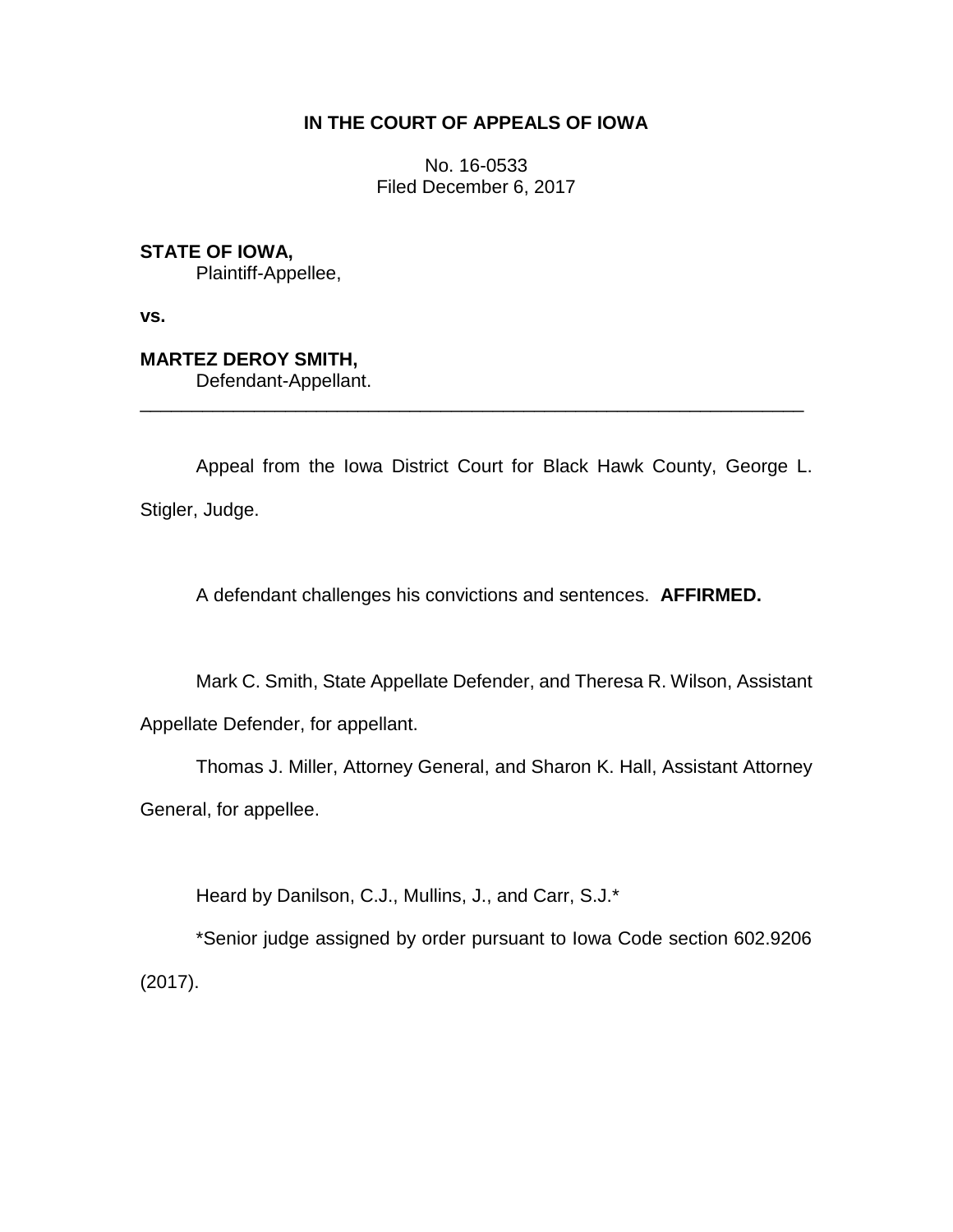# **CARR, Senior Judge.**

Martez Smith appeals from his convictions and sentences for murder in the first degree, in violation of Iowa Code sections 707.2(1), 902.1(1), and 910.3B(1) (2015), and domestic abuse assault, in violation of section 708.2A(2)(a). On appeal, he contends (1) he received ineffective assistance of counsel when his counsel failed to move for dismissal as a result of a speedy-indictment violation, (2) he received ineffective assistance of counsel when counsel failed to object to prosecutorial misconduct, (3) the trial court abused its discretion in admitting certain evidence, and (4) the trial court abused its discretion in denying counsel access to a police officer's disciplinary records. He also raises three pro se claims: that an instruction was improper, that he received ineffective assistance when counsel abandoned two potential defenses, and that his due process rights were violated by the cumulative effect of certain alleged errors.

#### **I. Background Facts and Proceedings**

On November 25, 2014, Shawonyta Norman visited his sister, Latres Johnson, at the home she shared with her boyfriend Martez Smith. At one point in the afternoon, Johnson was putting up a baby gate to confine her two dogs when Smith yelled at her and pushed her into the baby gate. She fell into the gate, breaking it, and sustaining cuts on her ankle, arm, and neck. Soon afterwards, Norman told Smith to stop fighting and to stop speaking to his sister in the insulting language Smith had been using. The situation between Smith and Norman, however, appeared to calm down, as the men later briefly hugged.

Smith then went to the basement. When he returned, he asked Norman to join him outside. Within ten minutes, Johnson thought she observed "scuffling"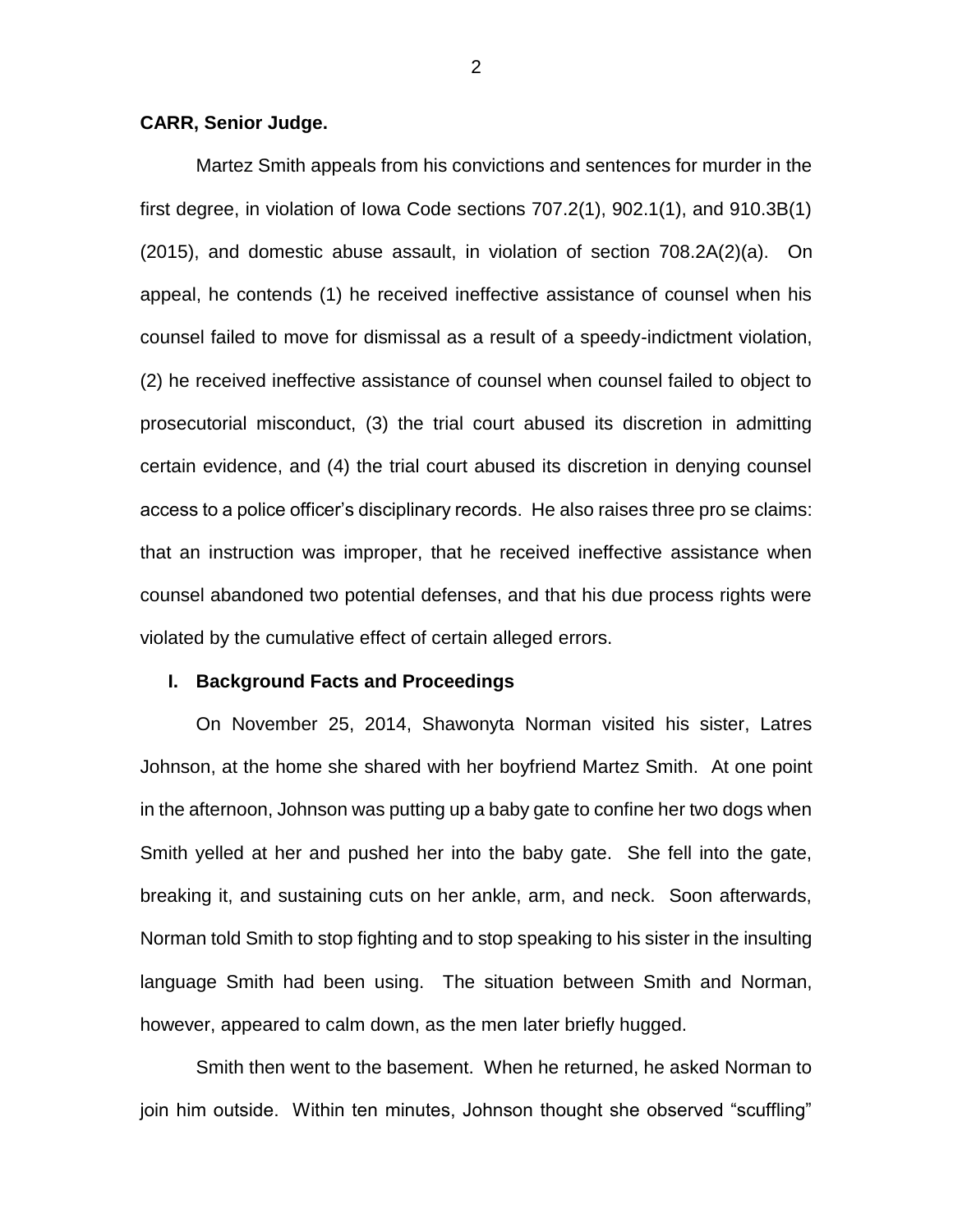outside and went to check on the two men. Norman was by then coming up steps to the house and saying "he stabbed me" and "I'm not going to make it." Johnson helped Norman inside. She slammed the door shut and locked it. She called 911. Paramedics arrived and performed CPR before transporting Norman to a nearby medical center. Norman was pronounced dead roughly an hour later.

Smith was arrested soon thereafter. On November 26, he appeared before a magistrate and was charged with domestic abuse assault causing bodily injury. On January 29, 2015, an arrest warrant issued against Smith for the crime of firstdegree murder. He was arrested in jail and charged with murder.

The case eventually proceeded to a jury trial. Following trial, Smith was found guilty of domestic abuse assault and of first-degree murder. Smith was sentenced to life without the possibility of parole on the murder charge and to five years with a mandatory minimum sentence of one year on the assault charge. The two sentences were ordered to run consecutively. Smith was also assessed costs, a fine, and a restitution payment. He now appeals.

## **II. Standard of Review**

The right to effective assistance of counsel finds its moorings in the Sixth Amendment. *State v. Clay*, 824 N.W.2d 488, 494 (Iowa 2012); *see* U.S. Const. amend. VI. When a defendant asserts a constitutional violation, our review is de novo. *See Taylor v. State*, 352 N.W.2d 683, 684 (Iowa 1984).

Evidentiary rulings are reviewed for an abuse of discretion. *See State v. Buenaventura*, 660 N.W.2d 38, 50 (Iowa 2003).

## **III. Analysis**

#### **A. Speedy Indictment**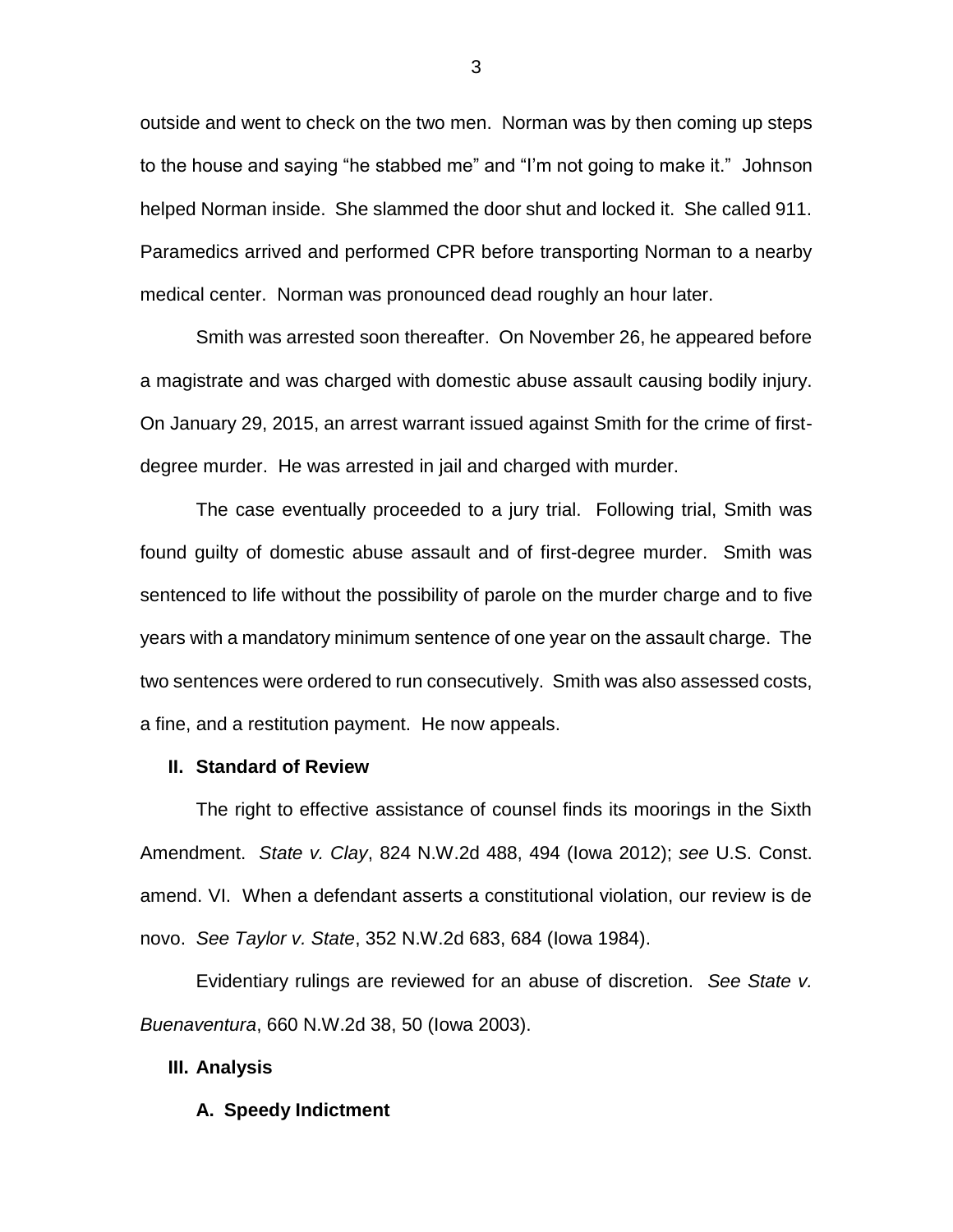Smith claims he received ineffective assistance of counsel when trial counsel failed to move for dismissal of Smith's murder charge for a speedyindictment violation.

Ineffective assistance of counsel "is deficient performance by counsel resulting in prejudice, with performance being measured against an 'objective standard of reasonableness,' 'under prevailing professional norms.'" *Rompilla v. Beard*, 545 U.S. 374, 380 (2005) (citations omitted). "[W]e measure counsel's performance against the standard of a reasonably competent practitioner." *State v. Maxwell*, 743 N.W.2d 185, 195 (Iowa 2008). Prejudice exists if there is "a reasonable probability that, but for the counsel's unprofessional errors, the result of the proceeding would have been different." *Id.* at 196. "A defendant's inability to prove either element is fatal." *State v. Graves*, 668 N.W.2d 860, 869 (Iowa 2003).

The incident that led to Smith's arrests and convictions occurred on November 25, 2014. He was arrested for domestic abuse assault by November 26. A criminal complaint charging Smith with murder was filed on January 29, 2015. A trial information on the murder charge was filed on February 9.

The speedy-indictment rule requires that Smith be indicted for a charge within forty-five days of his arrest. *See* Iowa Ct. R. 2.33(2)(a). Smith effectively raises two questions: (1) does his arrest for domestic abuse assault qualify as an arrest on his murder charge, and (2) if not, when was he arrested for murder? Two recent cases have answered these questions definitively. In *State v. Penn-Kennedy*, 862 N.W.2d 384, 390 (Iowa 2015), our supreme court reiterated that the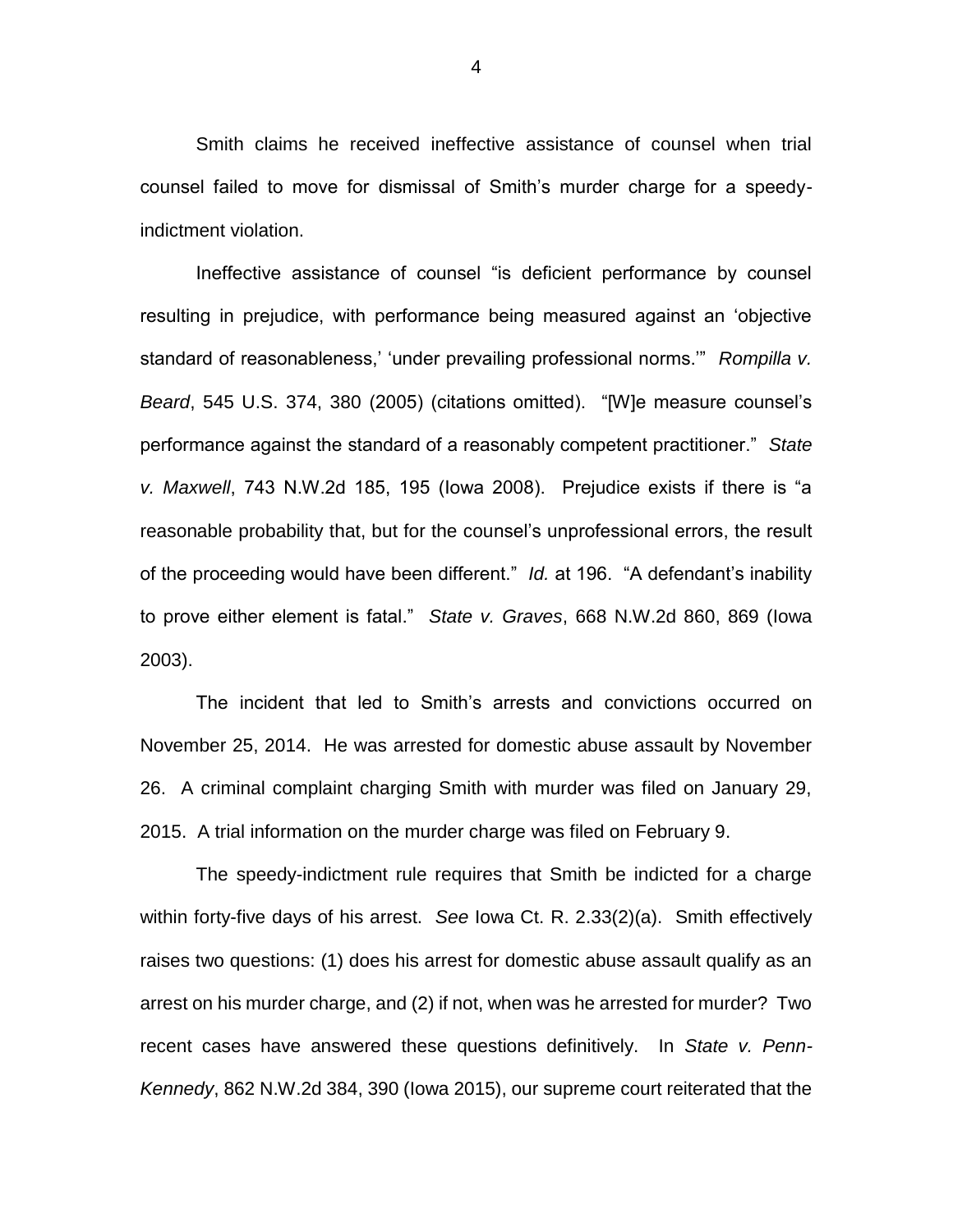speedy-indictment rule does not apply "to all offenses arising from the same incident or episode." The rule does not require a prosecution to commence "before crucial evidence is available" on greater charges. *Penn-Kennedy*, 862 N.W.2d at 390; *see also State v. Burton*, 231 N.W.2d 577, 578 (Iowa 1975) (holding State is not limited "to a single charge from one episode"). Thus, Smith's arrest for purposes of domestic abuse assault does not also necessarily count as his arrest for murder.

Then, in *State v. Williams*, 895 N.W.2d 856, 865 (Iowa 2017), the supreme court clarified that the speedy-indictment clock begins running when a defendant is arrested and brought before a magistrate. Here, on the murder charge, that occurred no earlier than January 29, 2015, and we can definitively say it did not occur at the time of the arrest for domestic abuse assault because at that time Smith was not taken into custody "in the manner authorized by law" on allegations of murder. *See Williams*, 895 N.W.2d at 865–67. A trial information was filed on February 9, within the forty-five-day limit. This indictment was therefore timely. Counsel does not provide ineffective assistance in failing to raise a meritless claim. *State v. Schaer*, 757 N.W.2d 630, 637 (Iowa 2008) ("Counsel has no duty to raise an issue or make an objection that has no merit."). Smith's claim fails under the current state of the law.

Smith, however, argues we should decide the case under pre-*Williams* principles. Prior to *Williams*, the test of whether a person was arrested for purposes of speedy indictment required "determin[ing] whether a reasonable person in the defendant's position would have believed an arrest occurred." *State v. Wing*, 791 N.W.2d 243, 249 (Iowa 2010). We are skeptical *Williams* does not

5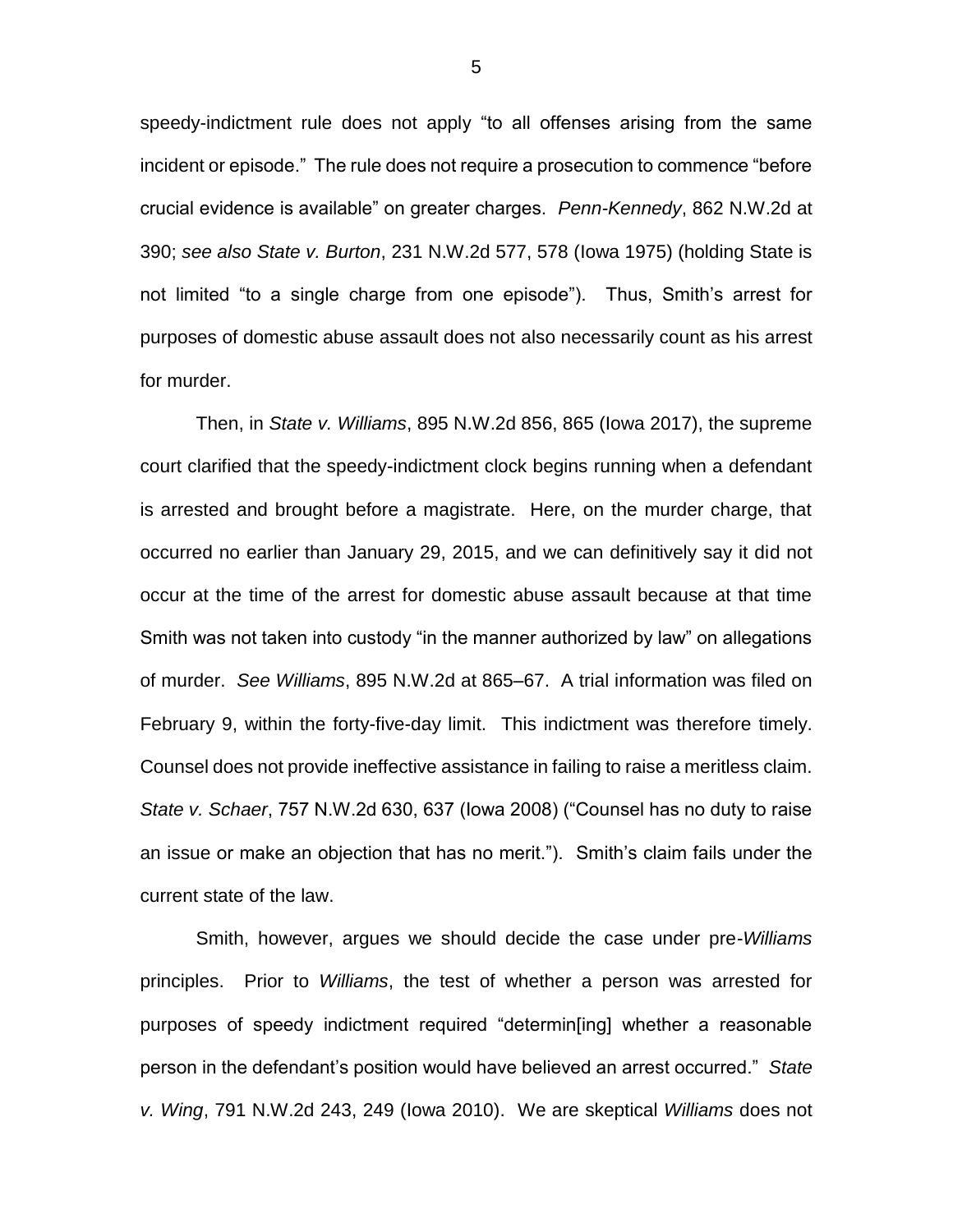have retroactive application.<sup>1</sup> See State v. Ragland, 836 N.W.2d 107, 114 (lowa 2013) ("Normally, procedural changes do not apply retroactively, while substantive rules of law and watershed rules of criminal procedure have retroactive application."). But we concede our supreme court has not addressed the issue.

Still, the resolution remains the same. After the instigating incidents at his home, Smith went to a local bar, where he hid in the cooler. At trial, Smith was asked the following questions about his time in the cooler:

Q. Okay. Why did you hide in the cooler? A. I didn't want to go to jail.

Q. Okay. Why did you think you were going to jail? A. Because Latres told me she was calling the police on me.

Q. When did she tell you she was calling the police on you? A. About the time she fell down over there by the baby gate when I start[ed] laughing at her.

Q. Okay. So you hid in the cooler because you thought Latres had called the police? A. Correct.

Smith was subsequently arrested. As stated above, he was charged initially only with domestic abuse assault causing bodily injury. This is not a case where a defendant could reasonably argue he believed he was not arrested. *Cf. Wing*, 791 N.W.2d at 250–52 (collecting cases). Smith admitted on the stand he was arrested. His argument is rather that he was arrested for murder at the same time as he was arrested for the domestic abuse assault. His testimony, however, belies that assertion. Smith believed the police were looking for him. He believed Johnson had called 911 after their argument—that is, prior to the incident with Norman. He believed he may have gone to jail based on that 911 call. Indeed,

 $\overline{a}$ 

<sup>1</sup> We are additionally skeptical Smith can prove any prejudice: had he prevailed on this claim below, the State would likely have appealed the issue, and instead of *Williams*, we would have a hypothetical *Smith*, reaching the same result.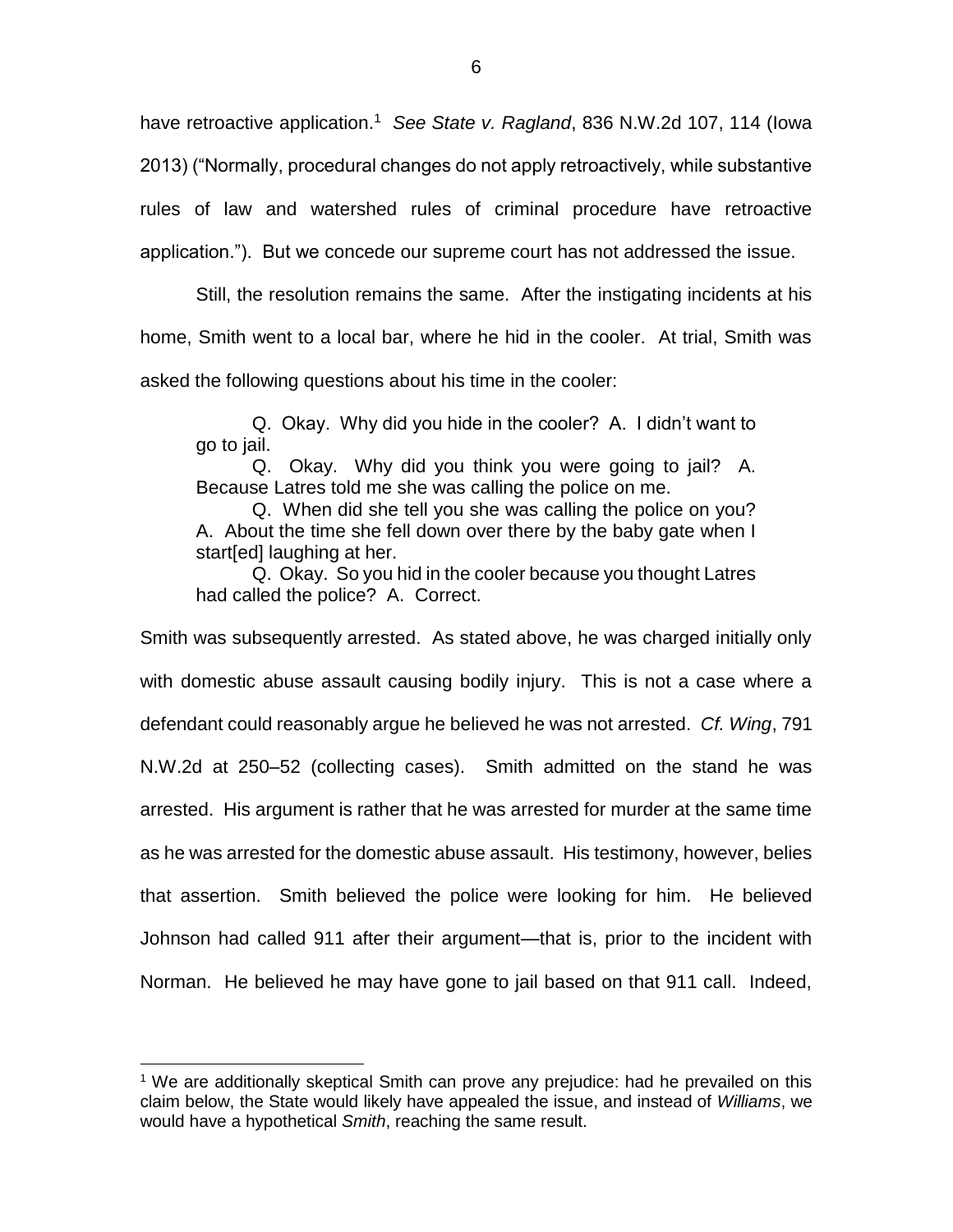Smith additionally testified he had been convicted of assaulting Johnson before, suggesting familiarity with the process. We conclude a reasonable person in Smith's position would have believed an arrest for domestic abuse assault occurred at the time of Smith's initial arrest, based on Smith's beliefs as to when and why the police were called and the charging documents in the matter. A reasonable person in Smith's position would not have had reason to conclude an arrest for murder occurred at the time. Smith's claim fails.

#### **B. Prosecutorial Misconduct**

Smith next claims his counsel was ineffective because counsel failed to object to prosecutorial misconduct in the form of statements during closing argument that went beyond the evidence presented at trial. The challenged statements essentially concern two topics: (1) the relative physical positions of the assailant and Norman during the stabbing altercation and (2) the disparity between the number of stab wounds Norman sustained and the number of holes in his shirt. The prosecutor advanced a theory purporting to synthesize Smith's lefthandedness, the angle and direction of Norman's stab wounds, and a cut Smith sustained. The theory required "suppos[ing] that the two people are not facing one another and that the stabber is standing behind the victim and reaching around and stabbing." As to the disparity between the number of holes in Norman's shirt and the number of wounds he sustained, the prosecutor told the jury, "If it's been bunched up, lifted up and bunched up, so that the wounds to the—the holes to the shirt are now higher on the body underneath the clothing, and because it's bunched up, that a hole would produce multiple holes in the folded-up clothing, but only one wound to the body." Smith objects there was no evidence on how the

7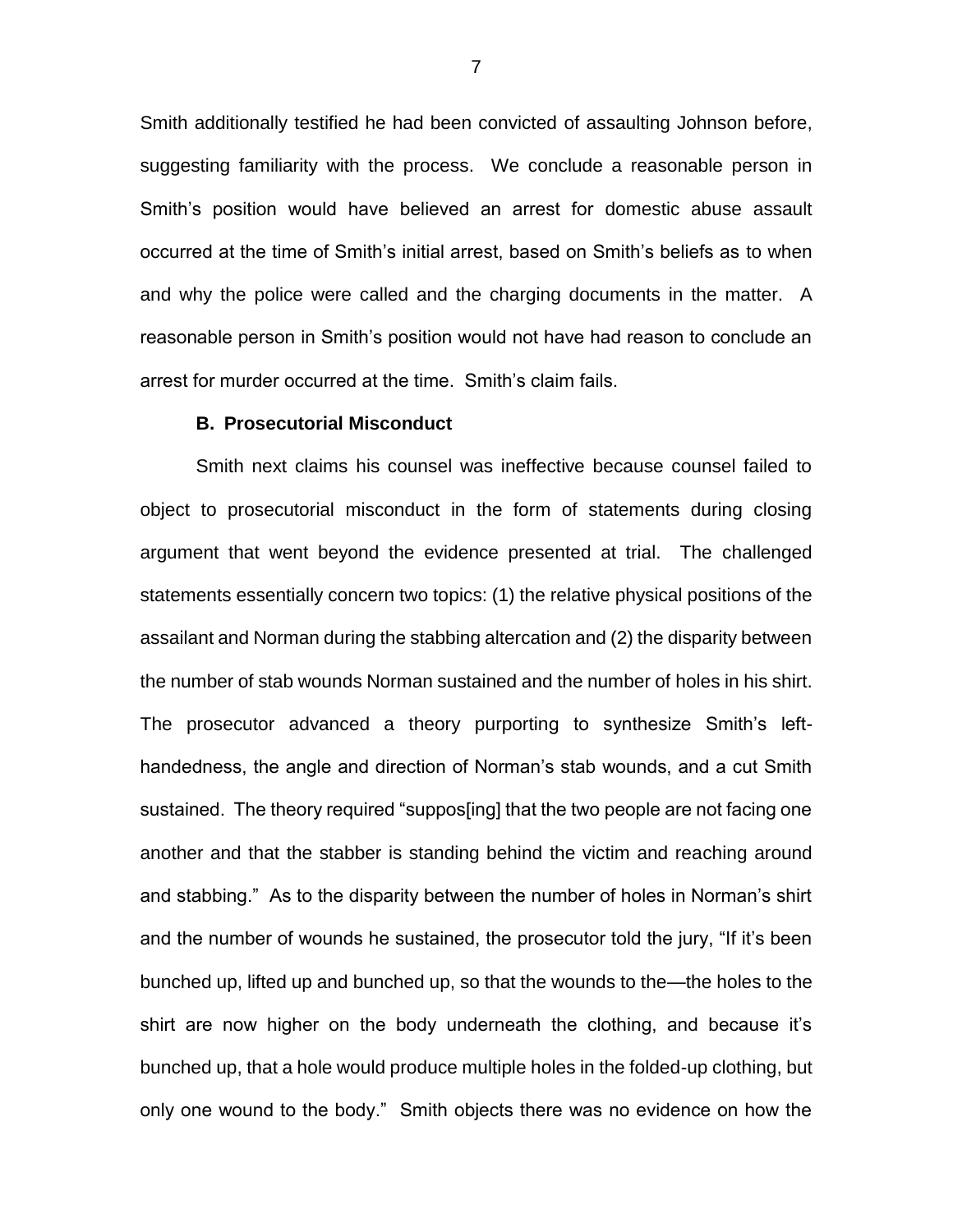assailant and Norman were standing and the prosecutor's statements amounted to speculation and testimony.

A prosecutor has wide latitude in making a closing argument. *See Clayton v. Roper*, 515 F.3d 784, 792 (8th Cir. 2008); *State v. Phillips*, 226 N.W.2d 16, 19 (Iowa 1975). A prosecutor is allowed to draw conclusions and argue permissible inferences that may be reasonably derived from the evidence. *State v. Shanahan*, 712 N.W.2d 121, 139 (Iowa 2006). The prosecutor cannot misstate the law, assert a personal opinion, or create evidence. *Id.* at 139-40. This does not preclude all personalized remarks, though; "it merely precludes those that do not appear to be based on the evidence." *State v. Williams*, 334 N.W.2d 742, 745 (Iowa 1983).

Smith is the only living eyewitness to the stabbing. He recalled "grappling" with Norman but did not testify about the relative positions of the two at the time. The evidence did not establish why the number of stab wounds and holes in Norman's shirt differed. However, nothing in the prosecutor's closing argument went beyond the wide latitude afforded him. It was unknown how Smith and Norman stood when the stabbing occurred. However, the evidence did establish the defendant was left-handed, did establish a knife was used to stab the victim, and did establish the location of the stab wounds on Norman's body. The medical examiner testified about the trajectory of the wounds. The prosecutor's statements were conclusions and permissible inferences reasonably derived from the evidence presented, as were the prosecutor's statements about the victim's shirt bunching up. The prosecutor argued permissible inferences. We find no misconduct here. *See Graves*, 668 N.W.2d at 869 (requiring "misconduct" to establish prosecutorial misconduct).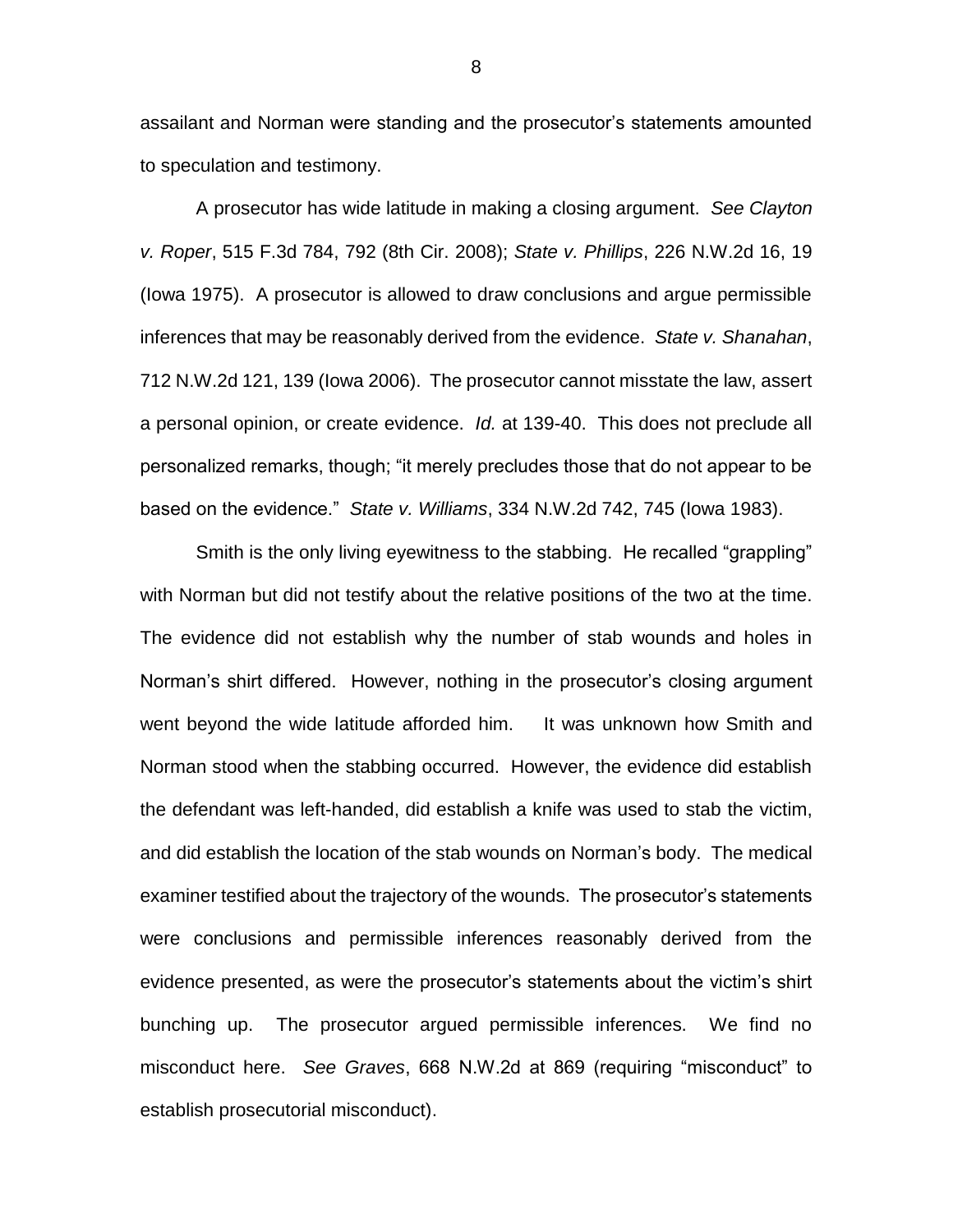Smith argues the prosecutor was testifying about an area that should be left to experts. We have already discussed our disagreement that the prosecutor was testifying. We additionally disagree that this area necessarily be left to experts. The medical examiner testified he would be able to establish "relative trajectory" of the knife that caused the stab wounds if he knew the combatants' positions and that he was unable to make a determination of their positions without a "starting point." In short, he testified he lacked all the necessary information to reach a conclusion. This is, in essence, expert testimony on the nature of the information necessary to reach the conclusion Smith argues requires expert testimony. *See*  Iowa R. Evid. 5.702 (defining expert testimony to include "scientific, technical, or other specialized knowledge"). Yet in this case—and in any other without eyewitnesses or willing confessors—that information would necessarily be proven by circumstantial evidence from which it could be inferred. Under Smith's proposed rule, no inferences could be drawn about the relative positions of the assailant and victim because no expert testimony was offered—indeed, none could be—on those positions. Jurors need not abandon that logic upon entering the jury box. *See State v. Manning*, 224 N.W.2d 232, 236 (Iowa 1974). Expert testimony is not required to allow the jury to make an inference about the relative positions of two individuals. All our law requires is sufficient evidentiary support for any inference. *See State v. Kemp*, 688 N.W.2d 785, 789 (Iowa 2004). Although Smith does not directly challenge the sufficiency of the evidentiary support for this inference, we believe our discussion above concluding the prosecutor argued permissible inferences answers the argument nonetheless.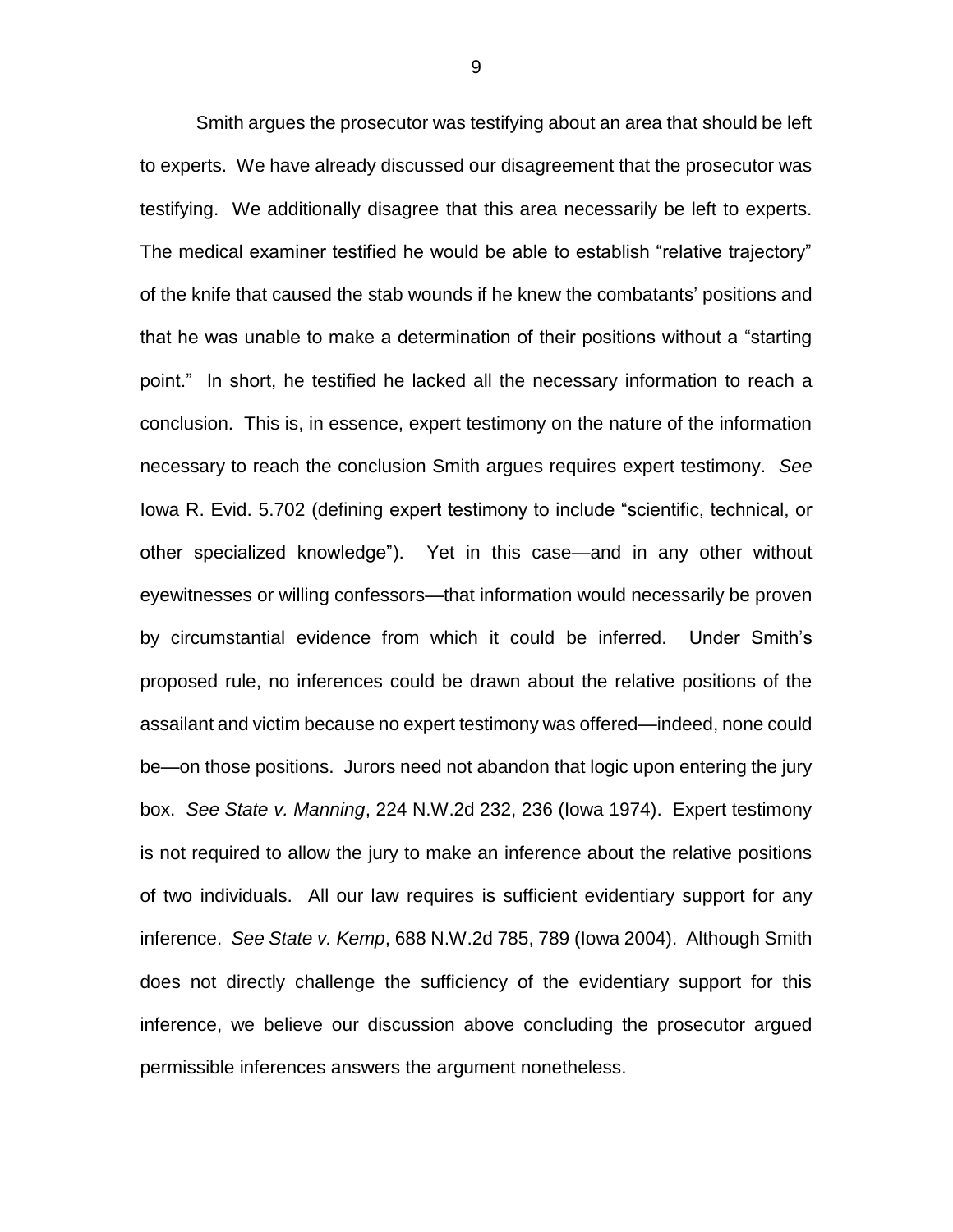For the foregoing reasons, it was not ineffective assistance to fail to object. *See Schaer*, 757 N.W.2d at 637.

## **C. Evidentiary Claims**

 $\overline{a}$ 

Smith next argues the district court abused its discretion in admitting certain evidence. Specifically: (1) evidence regarding Smith's prior conviction for domestic assault against Johnson and other evidence of his domestic abuse of Johnson, (2) evidence regarding a witness's criminal mischief conviction involving Norman, and (3) a photograph of a tattoo on Smith's back. Smith preserved error on the third claim by objecting to admission of the photograph. He did not preserve error on the first two claims, so we analyze them under an ineffective-assistance rubric. *See State v. Ondayog*, 722 N.W.2d 778, 784 (Iowa 2006) ("Ineffective-assistanceof-counsel claims are not bound by traditional error-preservation rules.").

The defendant asked the district court to prohibit testimony on his relationship with Johnson through a motion in limine. In a pre-trial order, the district court denied that request.<sup>2</sup> It ruled: "[T]he court overrules the defense's application to not permit testimony as to the turbulent history between Martez Smith and the alleged victim in the domestic abuse case, Latres Johnson. The court finds this to be relevant, especially in the domestic abuse case and [the evidence] also sets the stage for a better understanding of the alleged events between the defendant and Mr. Norman."

 $2$  As noted above, we believe this was insufficient to preserve error. "Ordinarily, error claimed in a court's ruling on a motion in limine is waived unless a timely objection is made when the evidence is offered at trial." *Schaer*, 757 N.W.2d at 634.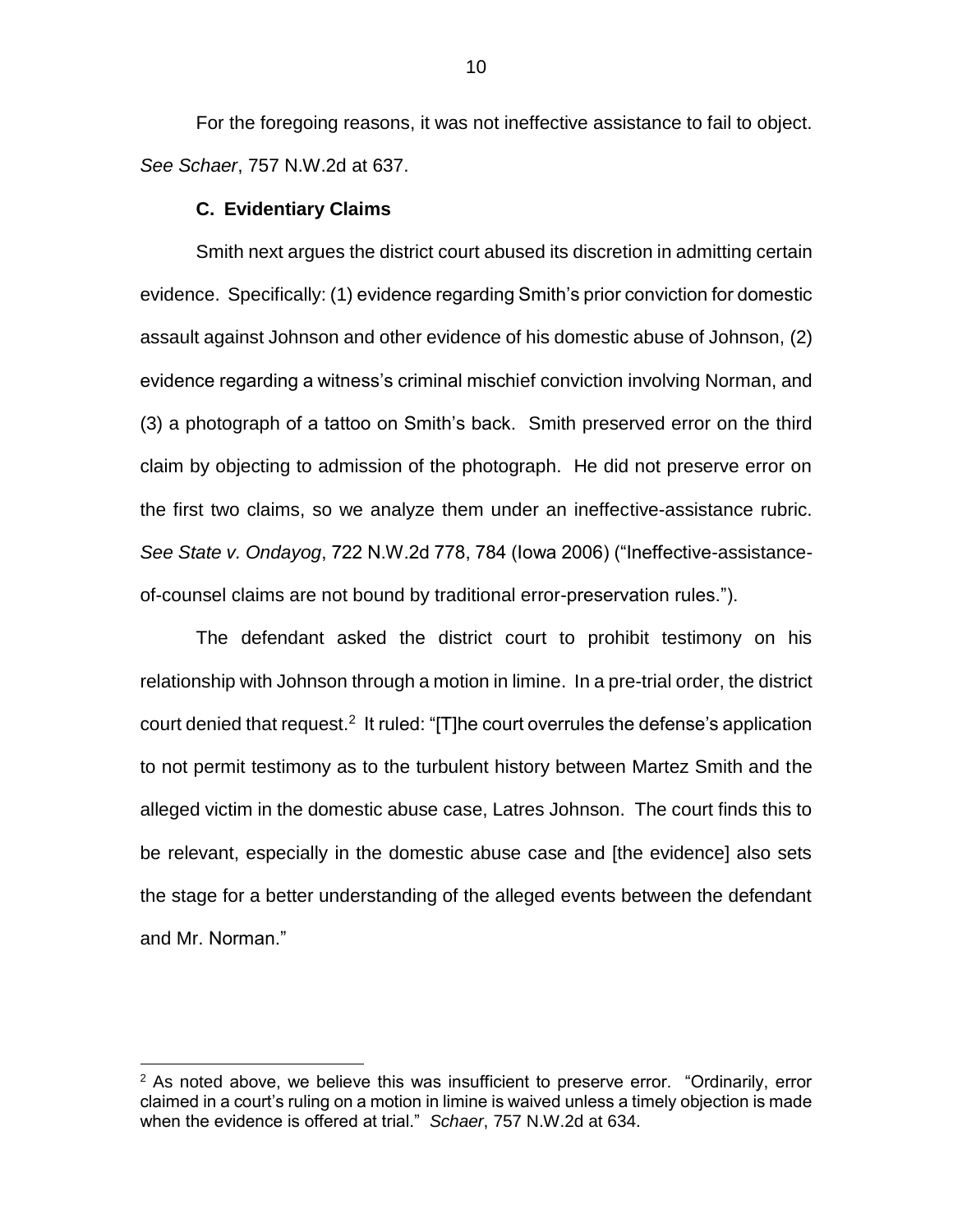Smith now contends it was an abuse of discretion to admit evidence on this "turbulent" relationship. He argues, as a serious misdemeanor, his conviction for domestic abuse assault would not be a proper one with which to impeach him. *See* Iowa R. Evid. 5.609(a)(1). He also argues the evidence was inadmissible prior-bad-acts evidence. *See* Iowa R. Evid. 5.404(b). He also argues it was irrelevant to the murder charge. *See* Iowa Rs. Evid. 5.401-.402.

This evidence was admissible, and it was not an abuse of discretion to admit it. *See State v. Rodriquez*, 636 N.W.2d 234, 239 (Iowa 2001) ("An abuse of discretion occurs when the trial court exercises its discretion 'on grounds or for reasons clearly untenable or to an extent clearly unreasonable.'" (citation omitted)). Evidence of the couple's tumultuous relationship was relevant to show, for instance, the nature of their relationship. This goes beyond impeaching Smith or attempting to show Smith acted in conformity with some prior character. *Cf.* Iowa Rs. Evid. 5.404(b), .609(a)(1). It gets to the heart of how the two related to each other and understood each other. And it would have been relevant to the murder charge to explain the genesis of the discord with Norman. Counsel was not ineffective for failing to object to the admission of this evidence. *See Schaer*, 757 N.W.2d at 637.

Next, Smith directs our attention to an exchange between the State and a defense witness. Although a pre-trial ruling allowed the State to ask the witness if she had been previously convicted of a felony or a crime of dishonesty—she had, fifteen times—the ruling did not permit the State to delve into the specifics of her offenses. *See State v. Willard*, 351 N.W.2d 516, 518–19 (Iowa 1984) (noting it is "permissible, for impeachment purposes, to inquire into the specific *nature* of a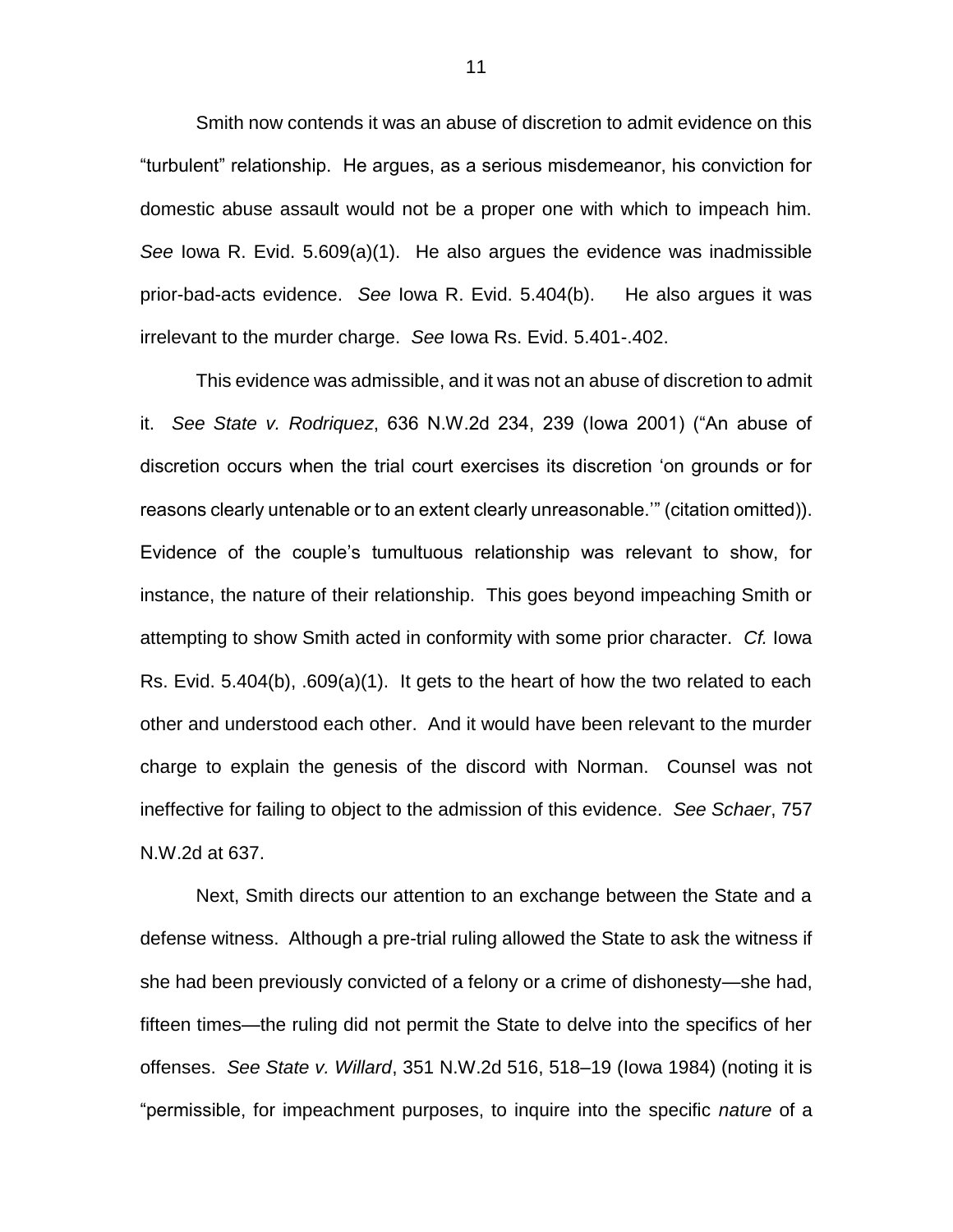witness' prior felony conviction" but not the details of the crime itself). The State asked the witness, "You had been ordered not to have any contact with [Norman] because you had damaged his truck; isn't that right?" Smith contends that question impermissibly delved into the specifics of the witness's crime.

Examining this argument through the lens of ineffective assistance of counsel, we conclude there was no prejudice to Smith from his counsel's failure to object to this question. The question was a minor one in the scheme of this trial. The challenged information solicited—that the witness did some damage to Norman's truck—has little bearing on her credibility or on the outcome of the case. The theories advanced by Smith are that this information would lead the jury to believe Norman was a victim in need of protection, that he was a peaceful person, or that he was weak. These are unlikely conclusions to draw from one question. This argument fails.

Last, Smith objects to the admission of a photograph of his back, showing a tattoo featuring the words "Global Gangsta." He contends the photograph was unfairly prejudicial. *See* Iowa R. Evid. 5.403. He seemingly argues the jury could have been led to believe he was a member of a gang from this tattoo. "[E]vidence of gang membership and activity is inherently prejudicial. It appeals to the jury's instinct to punish gang members." *State v. Nance*, 533 N.W.2d 557, 562 (Iowa 1995).

We conclude the court did not abuse its discretion in admitting this photograph. The evidence was relevant to show Smith did not sustain injuries to his back, which corroborates other testimony about Smith's condition. It was also relevant to show the completeness of the police investigation, especially when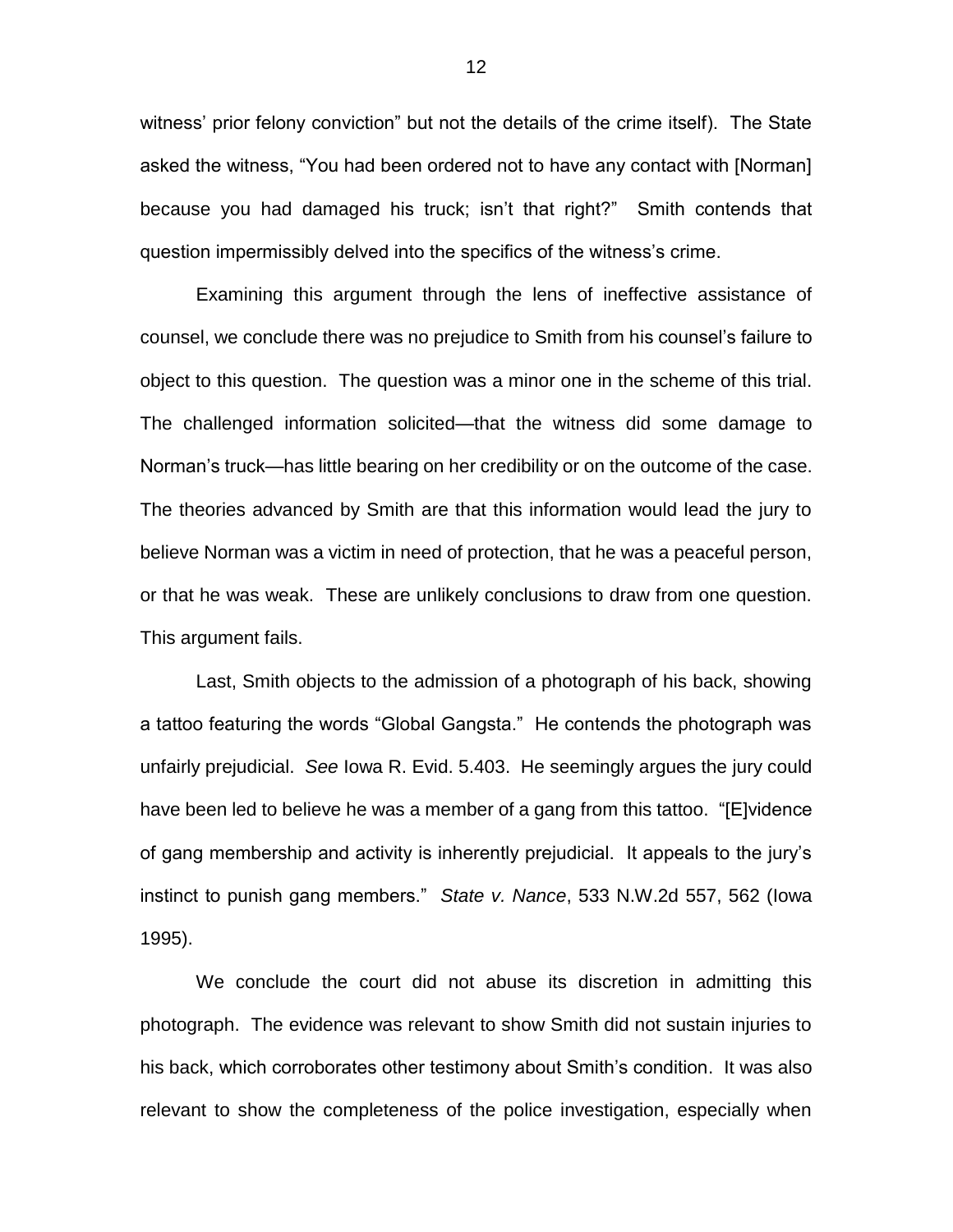considered in the context of its joint submission into evidence with several other photographs of Smith. The trial court did not abuse its discretion in balancing this probative value, however slight, with any minor prejudice obtained by showing the tattoo. There was no mention of gangs during the trial. *Cf. State v. Caples*, 857 N.W.2d 641, 647 (Iowa Ct. App. 2014) (distinguishing *Nance* where "presentation of gang evidence was limited"); *State v. Thomas*, No. 03-1642, 2005 WL 1224585, at \*3 (Iowa Ct. App. May 25, 2005) (distinguishing *Nance* where prosecution "presented no evidence that defendant was actually a gang member or involved in gang activity"); *State v. Dixon*, No. 00-829, 2001 WL 1450991, at \*4 (Iowa Ct. App. Nov. 16, 2001) (distinguishing *Nance* where "no evidence was presented to suggest that either Dixon or James was a gang member"); *State v. James*, No. 00- 831, 2001 WL 803814, at \*4 (Iowa Ct. App. July 18, 2001) (distinguishing *Nance* where "there was no evidence that the defendant or his codefendant were members of a gang"). No one commented on the tattoo. Additionally, we think it unlikely anyone would infer gang membership from a tattoo of this sort. *See generally* John E. Theuman, Annotation, *Admissibility of Evidence of Accused's Membership in Gang*, 39 A.L.R. 4th 775 (1985) (collecting cases in which, generally, gang tattoos identify specific gang or gang-related activity).We conclude there was no abuse of discretion in admitting this photograph.

## **D. Disciplinary Records**

Finally, Smith argues the district court abused its discretion by denying him access to disciplinary records of a police officer involved in the investigation of the case. The officer in question did some preliminary work at the crime scene and supervised some of the work done on the case thereafter. The officer played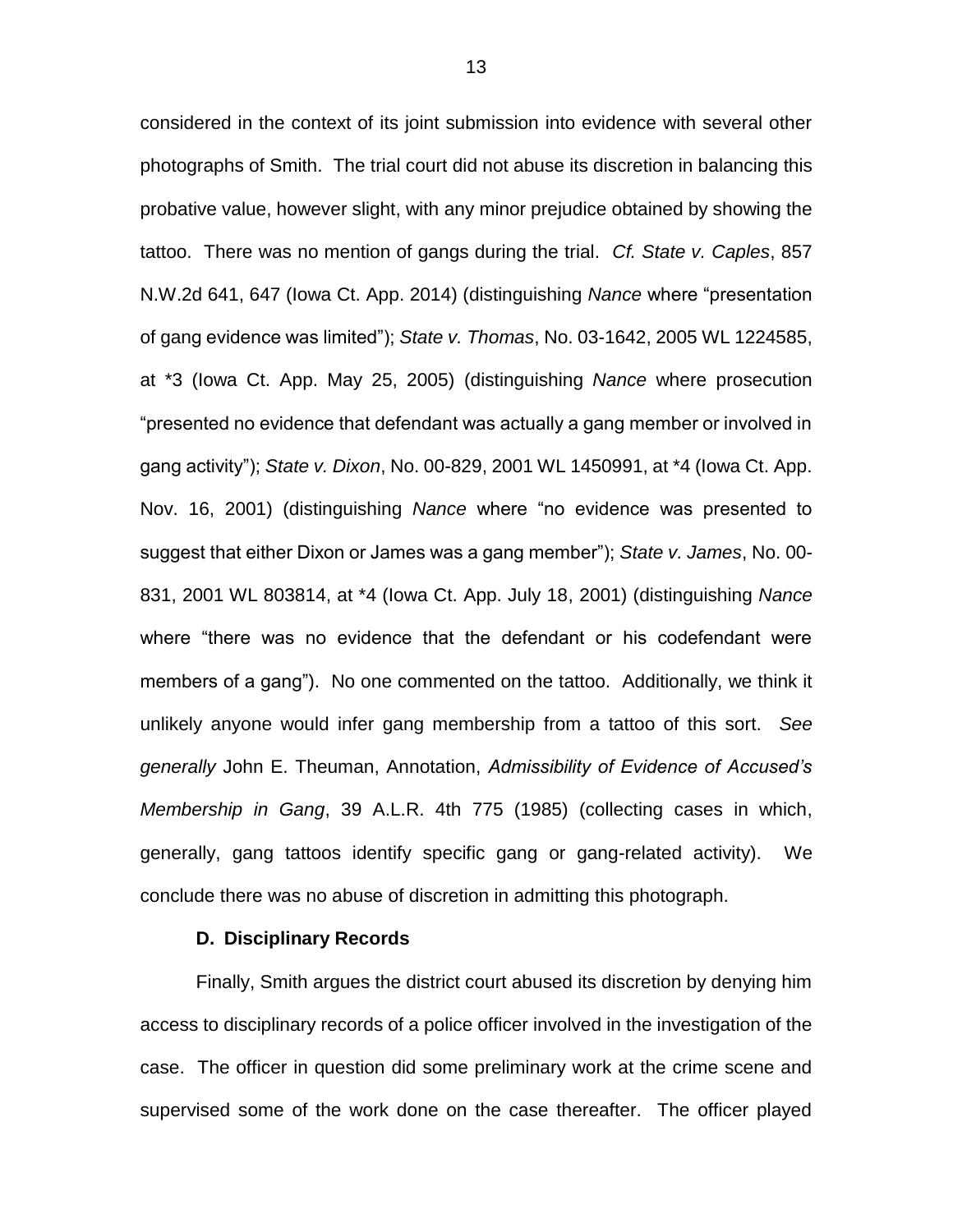almost no role in the actual investigation. Despite that, Smith seeks access to the officer's disciplinary record. Smith points to no evidence suggesting anything in the file would be relevant to this case or the officer's handling of his duties on this case. After examining the file *in camera*, the district court ruled: "I will preserve [the disciplinary file] for record purposes under seal, but it has nothing at all to do with anything even remotely touching upon Mr. Smith's circumstances. So I am not going to turn it over to the defense."<sup>3</sup> We presume personnel records are confidential. *See* Iowa Code § 22.7(11)(a); *Am. Civil Liberties Union Found. v. Records Custodian*, 818 N.W.2d 231, 235–36 (Iowa 2012); *Doe v. Univ. of Iowa*, No. 12-0357, 2013 WL 85781, at \*2–3 (Iowa Ct. App. Jan. 9, 2013). Smith argues his "fundamental interest in accessing the records . . . to determine whether they contain evidence material to the outcome of his case" outweighs the officer's interest in maintaining confidentiality. We disagree. On this record, we conclude the district court did not abuse its discretion in preventing Smith's access.

## **E. Pro Se Claims**

 $\overline{a}$ 

Smith raises additional claims pro se. His first claim is that the jury instructions marshaling the elements of murder were inadequate under *State v. Heemstra*, 721 N.W.2d 549, 558–59 (Iowa 2006), because "we have no indication as to which basis of guilt the jury accepted." He is incorrect. In *Heemstra*, the crime of willful injury was submitted to the jury as a potential predicate felony for a felony-murder conviction. 721 N.W.2d at 552–53. Here, willful injury was submitted as a lesser crime the jury could consider if and only if it declined to

 $3$  We have reviewed the disciplinary file and agree with the district court's evaluation of its relevance.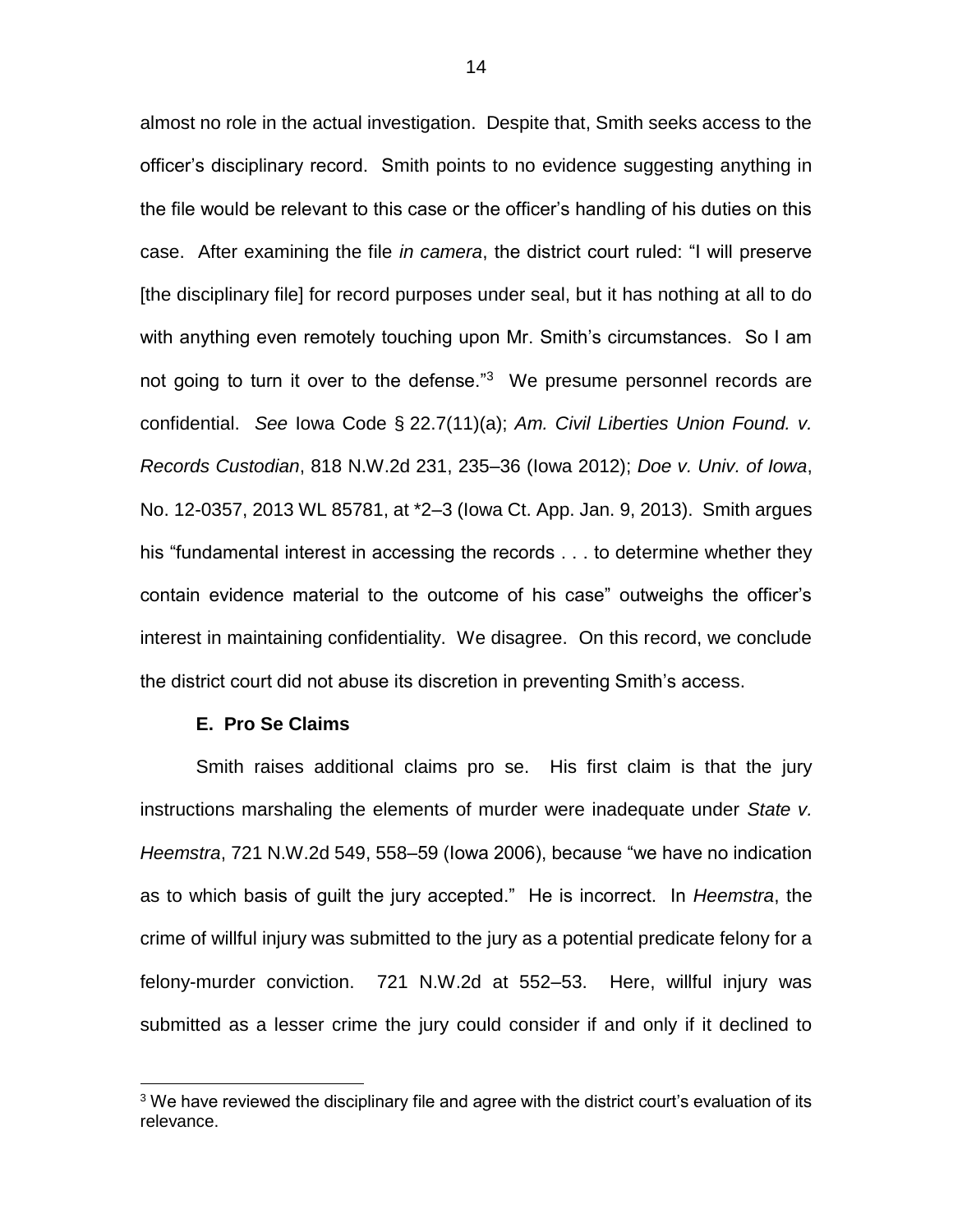convict Smith of murder and several other crimes. Willful injury was not submitted to the jury as a basis for a murder conviction. Under the submitted jury instructions, by finding Smith guilty of first-degree murder, the jury found he "acted with malice aforethought" and "acted willfully, deliberately, premeditatedly, and with specific intent to kill Shawonyta Norman." Therefore, unlike in *Heemstra*, we know "which basis of guilt the jury accepted," and that basis is willful, deliberate, and premeditated murder. *See* Iowa Code § 707.2(1)(a).

Smith's second claim is that he received ineffective assistance of counsel when his trial counsel abandoned defenses of justification and intoxication. The record is not adequate to consider this claim. We preserve it for consideration in a possible postconviction-relief proceeding.

Third, Smith asserts he was denied due process by the cumulative harm done by several individual errors he concedes are harmless in isolation. These errors are: (1) the jury hearing an argument between two persons in the hallway outside the courtroom, (2) the court informing the jury of threats made by a friend of a defendant in another case, (3) the court allowing Johnson to testify with her back to the defendant, and (4) the court allowing admission of a knife into evidence.

Near the end of one day of trial, an audible skirmish broke out in the hallway outside the courtroom. The court quickly adjourned for the day. The next day, outside the presence of the jury, the lawyers and court agreed not to mention the incident further. It does not appear the jury would have been aware whether the parties involved in the altercation were witnesses in the case. We fail to see how this would have any impact on Smith's due process rights.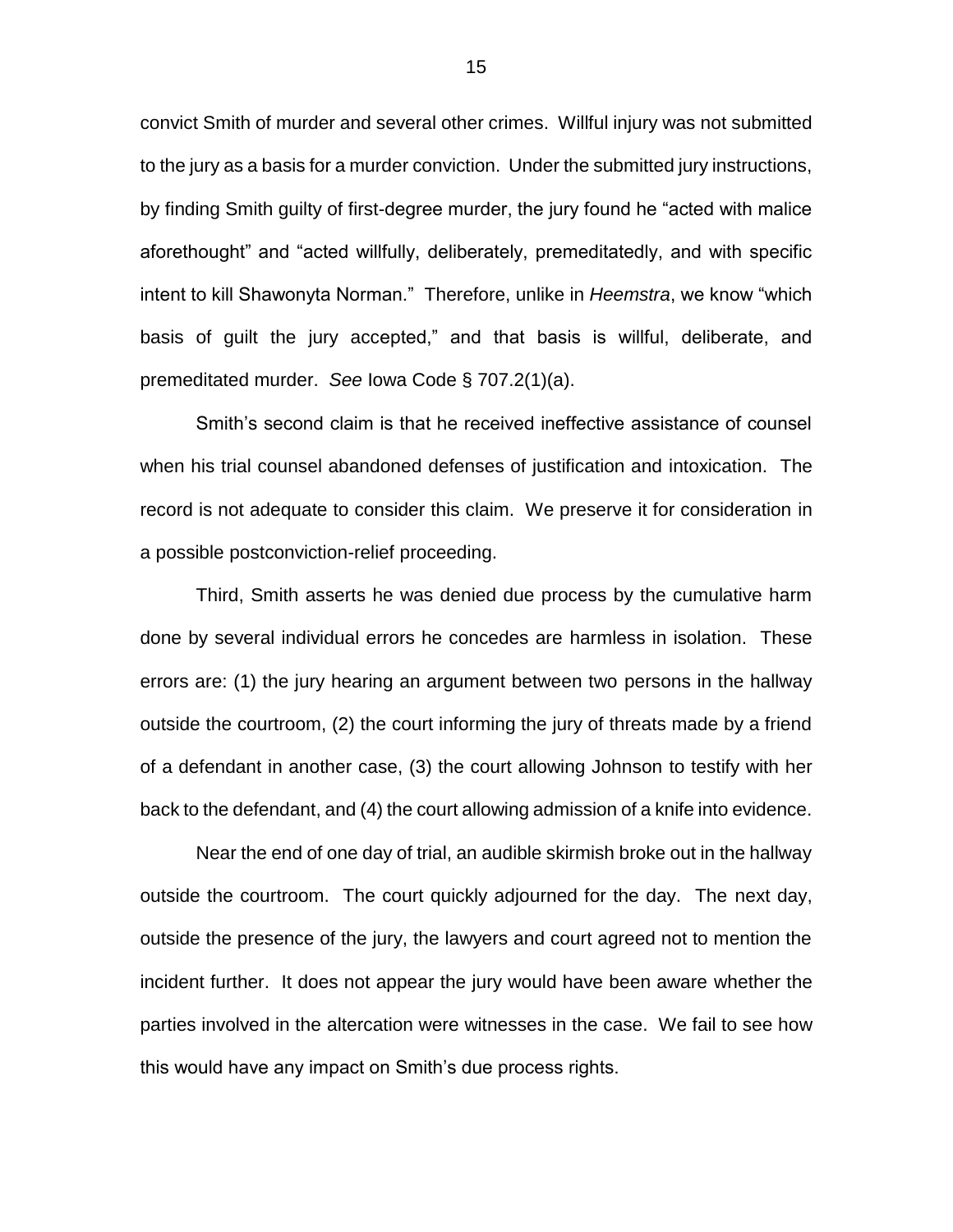The court informed the jury of an incident in a recent case in which a member of the public had approached a juror and asked the juror to find the defendant not guilty. The court informed the jury of this incident, which was called a "one in a million" event, by way of explaining how the jury would be moved about the courtroom during the trial. The next day, two jurors were reported to have taken the court's remarks to suggest the possibility of harassment or intimidation as a result of their jury service. Each was questioned by the court on the subject. One juror was excused. The second juror, after a discussion with the court, indicated her concerns had been addressed and remained on the jury. Smith argues this remaining juror was scared and a mistrial should have been declared. There is no evidence the juror was scared following her conversation with the court. This claim has no merit.

Johnson refused to face the defendant during her testimony. We can find no case compelling a witness to face one direction or another. "The Confrontation Clause does not, of course, compel the witness to fix his eyes upon the defendant; he may studiously look elsewhere, but the trier of fact will draw its own conclusions." *Coy v. Iowa*, 487 U.S. 1012, 1019 (1988). Certainly a witness's demeanor may bear upon his or her credibility, but we see no constitutional infirmity in allowing a witness to testify as Johnson did.

A pocket knife that was not involved in the crime was entered into evidence. Smith contends the probative value of this evidence was substantially outweighed by its danger of unfair prejudice. *See* Iowa R. Evid. 5.403. When the knife was admitted, the officer who discovered it testified it was not involved in the case and there was no blood on it. The evidence is relevant to the police investigation in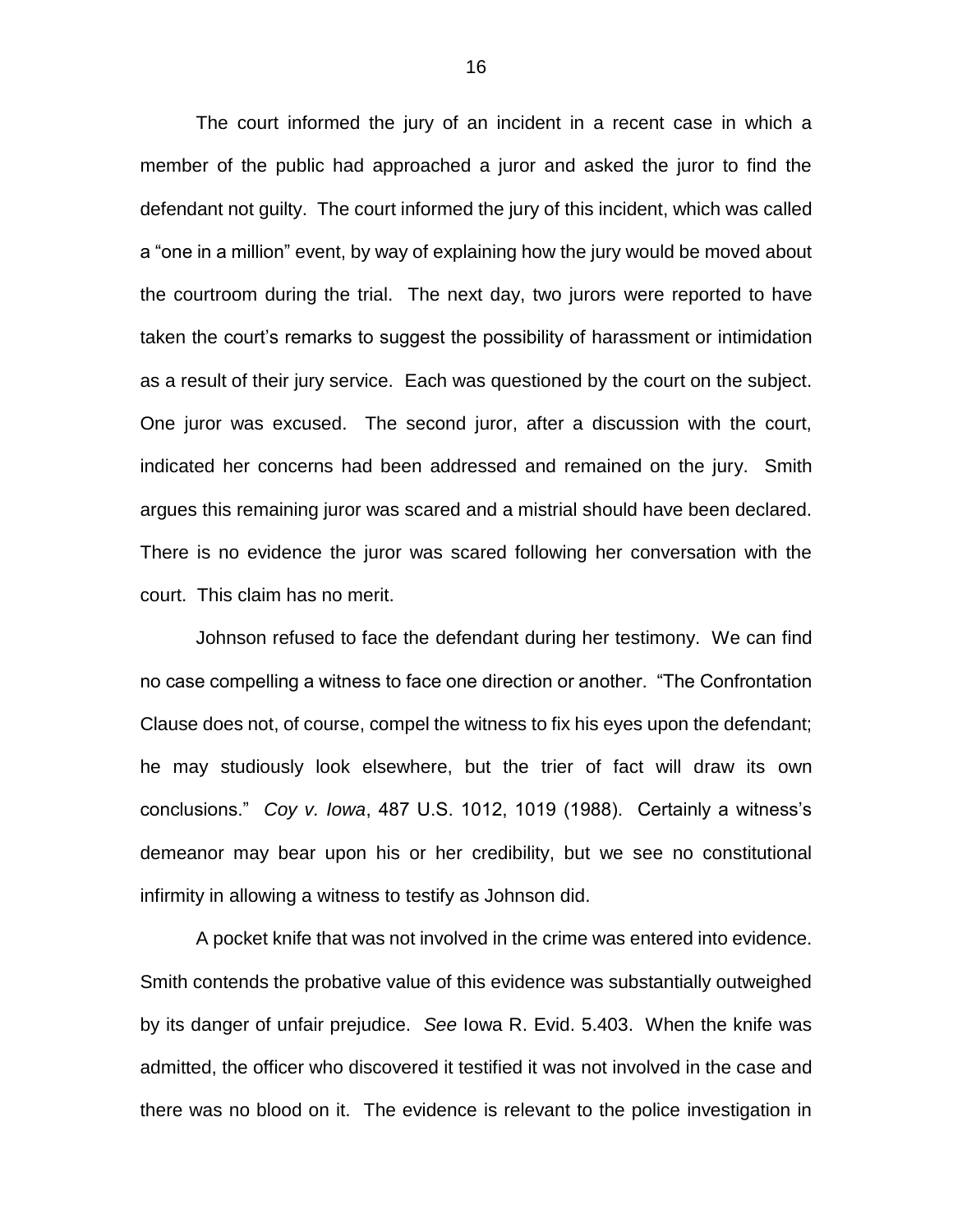this matter. It has little to no probative value and virtually zero prejudice to the defendant. We review admissions of evidence for abuse of discretion. *See Mercer v. Pittway Corp.*, 616 N.W.2d 602, 612 (Iowa 2000). We cannot say the court abused its discretion in admitting this evidence.

Cumulatively, there was no constitutional harm done to Smith by these four alleged errors. We conclude no harm resulted from any. We likewise conclude in totality they do not rise to the level of denying Smith due process. *See More v. State*, 880 N.W.2d 487, 499 (Iowa 2016) ("Due process requires fundamental fairness in a judicial proceeding . . . ."); *State v. Willard*, 756 N.W.2d 207, 214 (Iowa 2008) ("At the very least, procedural due process requires 'notice and opportunity to be heard in a proceeding that is "adequate to safeguard the right for which the constitutional protection is invoked."'" (citations omitted)).

# **F. Conclusion**

For the foregoing reasons, we affirm Smith's convictions and sentences.